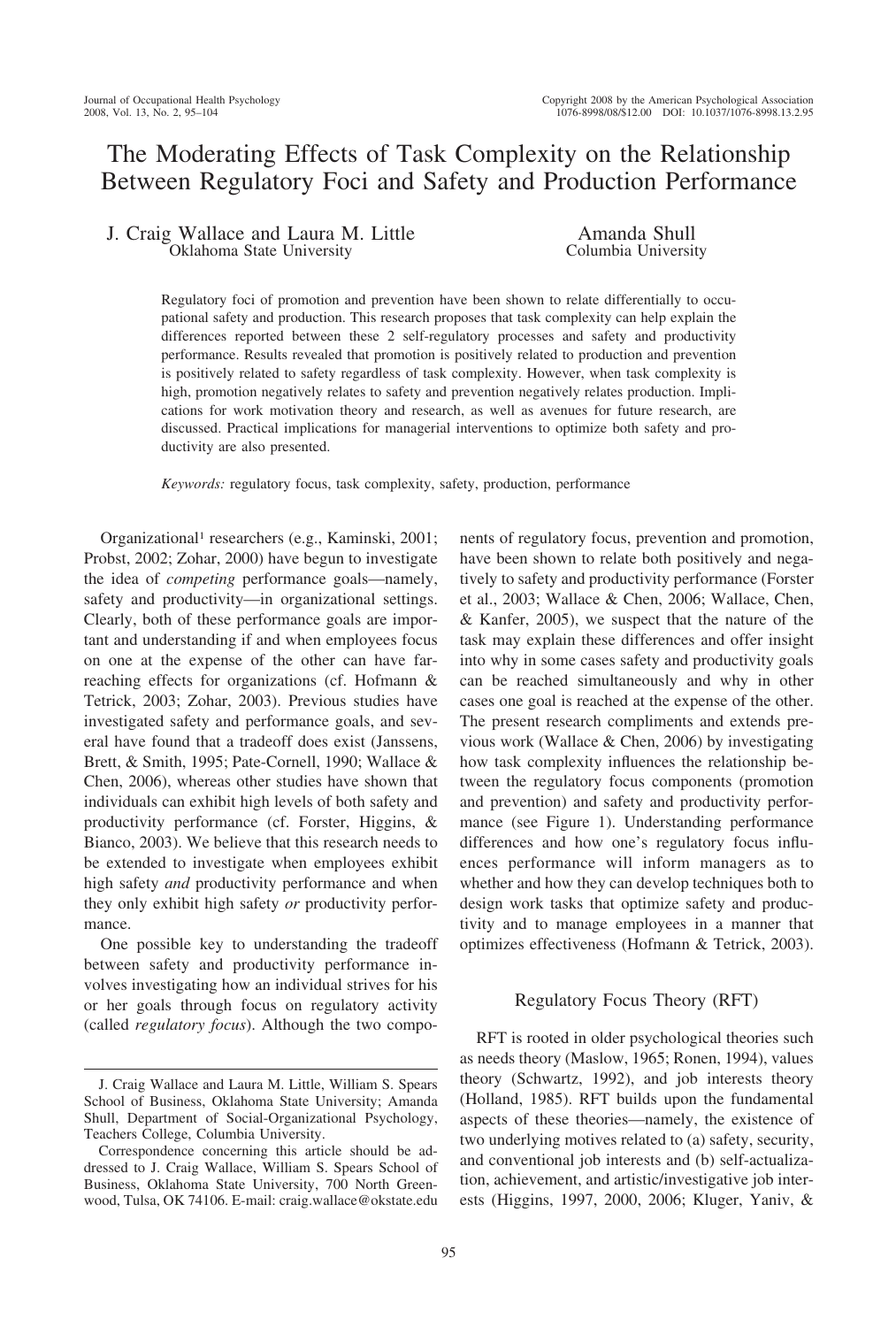

*Figure 1.* Hypothesized theoretical relationships. Plus and minus symbols represent positive and negative relationships, respectively.  $H =$  hypothesis.

Kuhberger, 2000). RFT extends these theories by delineating between two forms of goal pursuit. These two types of regulatory foci are (a) promotion focus, or a focus on accomplishments and gains, and (b) prevention focus, or a focus on safety and responsibility.

Higgins (1997, 2000, 2006) conceptualized regulatory focus as a strategic tendency or concern that influences how persons approach and strive for desired outcomes. A strategic concern or strategy "refers to a pattern of decisions in the acquisition, retention, and utilization of information that serves to meet certain objectives (i.e., 'to insure certain forms of outcome and to insure against others')" (Bruner, Goodnow, & Austin, 1956, p. 54). Thus, regulatory focus reflects the behavioral manifestations of these motivational drivers, as opposed to the motivations themselves (i.e., *how*, as opposed to *why*, people engage in certain goal-striving behaviors; e.g., Forster et al., 2003; Wallace & Chen, 2006; Wallace et al., 2005). Both types of regulatory foci are cognitively based and drive behaviors toward desired outcomes and away from undesired outcomes. Thus, in the larger approach-and-avoid domain (Carver & Scheier, 1981), both prevention focus and promotion focus are in the approach domain in that they both reflect individual striving for desired outcomes (although the means to reach the outcomes differ) rather than avoiding engagement (Higgins, 1997; Higgins, Roney, Crowe, & Hymes, 1994). That is, both promotion and prevention strategies allow one to reduce discrepancies between the current state and the desired outcome (i.e., negative feedback loop) but use different means to reduce these discrepancies. To help clarify, Higgins et al. (2001) stated that, although "both promotion and prevention involve motivation to approach or attain a new task goal, they differ in their orientations toward how to successfully attain the goal" (p. 21). Thus, different approach (promotion) and avoidance (prevention) *strategies* can be used in the service of the same general approach system. A promotion focus is captured by an eagerness strategy that allows quick task completion and a possible higher yield of tasks over time leading to more accomplishments. A prevention focus is captured by a vigilant strategy that allows successful task execution by avoiding potential barriers or hazards to ensure correct task completion (Wallace & Chen, 2006).

Regulatory focus stems from both stable-person characteristics, such as basic needs and values, and malleable contextual stimuli, such as leadership and group norms (see Forster et al., 2003; Higgins, 1997, 2000; Wallace & Chen, 2006). Higgins (1997, 2000) and colleagues (e.g., Forster et al., 2003) have argued that, similar to other nonability constructs (e.g., goal orientation), individual differences in regulatory focus (i.e., chronic tendencies) predispose the individual toward different forms of strategic engagement (promotion or prevention) but do not necessarily de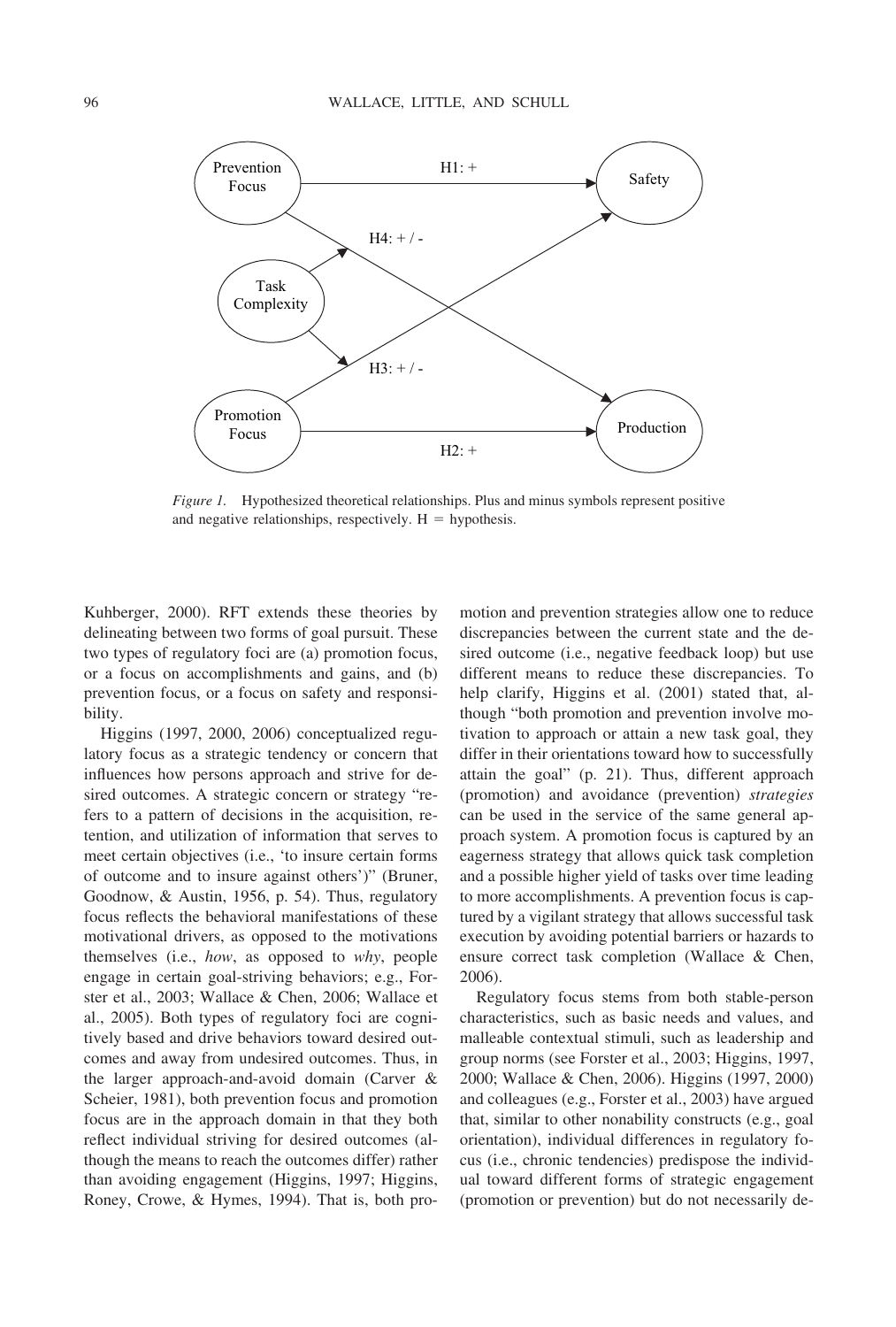termine the courses of action one will take across all situations and contexts. Certain powerful contextual variables such as group norms, leadership climate, and task characteristics may override chronic tendencies and significantly influence whether one adopts a promotion or prevention focus during a given goalstriving episode. Based on this, Wallace and Chen (2006) defined (a) a promotion focus as a moderately stable engagement strategy with a focus on accomplishing more tasks, more quickly, and (b) a prevention focus as a moderately stable engagement strategy with a focus on performing tasks accurately and in accordance with one's duties. Research has been supportive of this distinction in both basic (e.g., Crowe & Higgins, 1997) and applied research (e.g., Brockner & Higgins, 1997; Wallace & Chen, 2006; Wallace et al., 2005).

## Safety, Productivity, and Regulatory Foci

Building upon the earlier discussion, it is important to consider how regulatory foci influence performance patterns. Although both regulatory foci can lead to high levels of effectiveness, some studies have shown that a promotion focus yields higher productivity at the expense of safety as the focus is on quickly completing more tasks to gain more accomplishments (i.e., eagerness strategy), whereas a prevention focus yields higher safety performance at the expense of productivity as the focus is on completing the task without errors (i.e., vigilance strategy; cf. Beersma et al., 2003; Forster et al., 2003; Wallace & Chen, 2006; Woodworth, 1899). For example, in complex laboratory tasks, Forster and colleagues (2003) demonstrated that a promotion focus led to quicker completion of a proofreading task, but with more errors, whereas a prevention focus led to slower completion of the same task with fewer errors. Additionally, Wallace and colleagues (Wallace & Chen, 2006; Wallace et al., 2005) found a positive and significant relationship between promotion focus and productivity performance and between prevention focus and safety performance.

Thus, a promotion focus is likely to lead to higher productivity because of the utilization of an eagerness strategy, whereas a prevention focus is likely to lead to higher safety because of the utilization of a vigilant strategy. Thus, we hypothesized the following: *Hypothesis 1:* A prevention focus is positively related to safety performance. *Hypothesis 2:* A promotion focus is positively related to productivity performance.

# Moderating Role of Task Complexity

As mentioned earlier, there is some support for the idea that individuals, during some tasks, may only have enough cognitive resources to pursue one goal. Thus, it may be that productivity and speed are sacrificed in favor of accuracy and safety with a prevention focus and vice versa with a promotion focus (Forster et al., 2003; Wallace & Chen, 2006); however, during other tasks, promotion and prevention will positively relate to both safety and productivity. We posit that the complexity of the task may help explain these different findings. For example, in less complex tasks, Forster et al. (2003) found that promotion positively and significantly influenced accuracy and speed and that prevention positively and significantly influenced speed and accuracy. Wallace et al. (2005) found no significant relationship between prevention and productivity performance or promotion and safety performance and Wallace and Chen (2006) found a significant, negative relationship between prevention and productivity performance and between promotion and safety performance.

Task complexity was described in detail by Wood (1986) and comprises required acts (i.e., a pattern of behaviors with an identifiable common purpose), information cues (i.e., specific descriptions of stimuli needed for a given task), and associated products (i.e., measurable results of acts). Required acts (as one task input), together with information cues and associated products (combined as the other task input), can describe any task. Task complexity describes the relationship between the two task inputs and can be partitioned into three types of complexity: component, coordinative, and dynamic. Component complexity can be captured by the number of acts that the task contains and the similarity of those acts. The more dissimilar acts are involved in a given task, the more component complexity is involved. Coordinative complexity refers to the relationships between task inputs and outputs. When the relationship is clear between input and outputs, coordinative complexity is low, but when the relationship between inputs and outputs is less clear and nonlinear, coordinative complexity is high. Finally, dynamic complexity refers to nonstatic relationship between task inputs and outputs (i.e., changes in the means–end relationship). The greater the change in the relationships between inputs and outputs, the more dynamic complexity is involved.

Complex tasks often result in performance decrements because of the wide variety of cognitive ele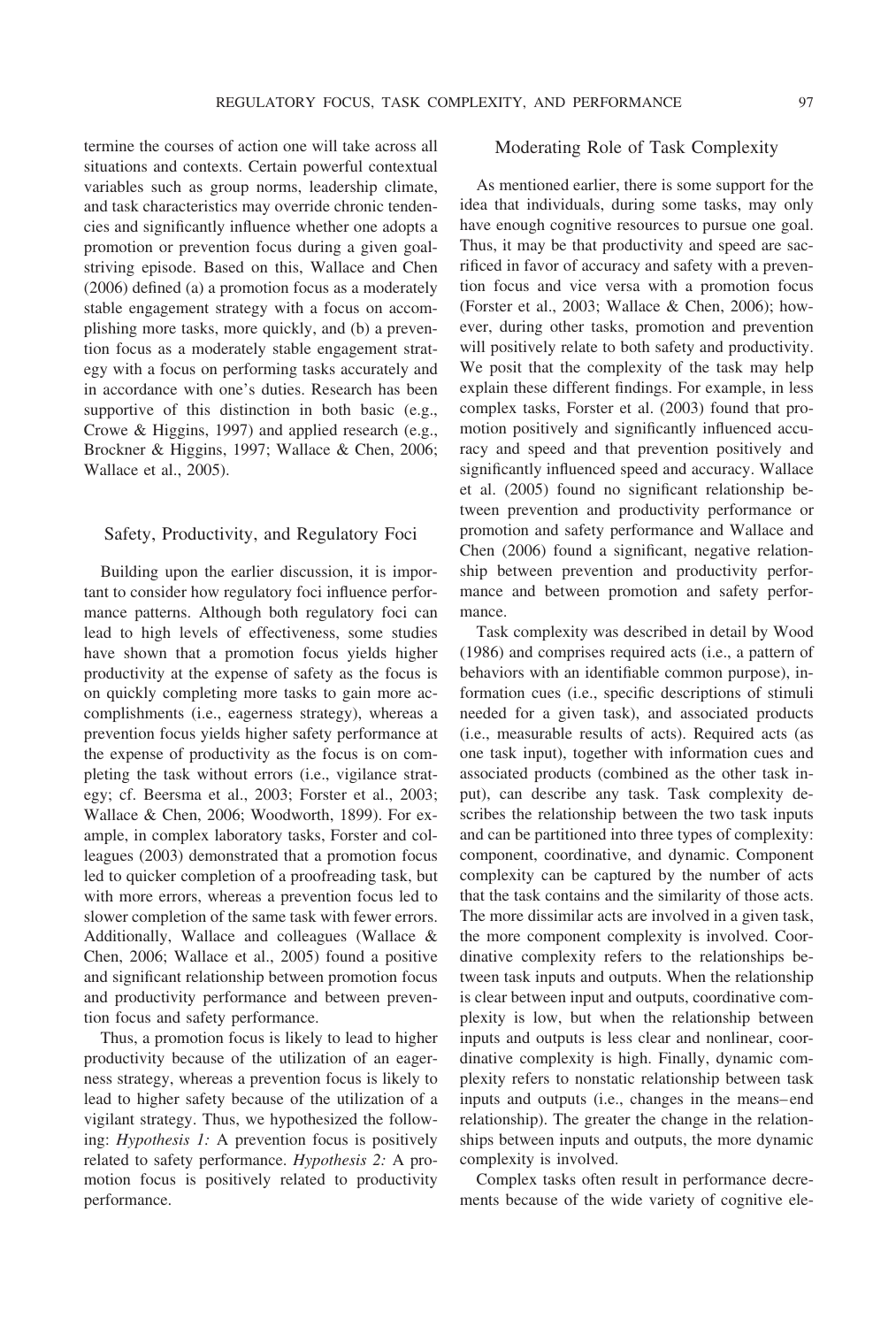ments required for successful completion. On a simple task, cognitive resources are not stretched by the active seeking of performance strategies while performing the task. Thus, an individual can easily complete the task safely and productively using a variety of strategic means. As the individual is faced with a complex task, their resources are devoted to actively searching for an effective strategy through selfregulation that diverts resources away from the task while he or she is engaged in the task (Kanfer & Ackerman, 1989). As such, in complex tasks, a prevention strategy is likely to lead to safety at the expense of productivity and a promotion strategy is likely to lead to productivity at the expense of safety. During the completion of tasks that are low in complexity, a promotion focus will not require enough resources to make safety goals difficult to obtain; in fact, the approach-related nature of the promotion strategy should result in increased safety performance. The same logic can be applied in relation to prevention focus and productivity.

Some support for these assumptions can been gleaned by examining the pattern of results found by Wallace et al. (2005) and Wallace and Chen (2006). With the use of supervisor performance evaluations of safety (i.e., extent to which employees accurately comply with safety-related rules and regulations) and productivity (i.e., extent to which employees perform numerous work tasks in a short amount of time), the results demonstrated that safety and productivity performance were sometimes positively related and sometimes negatively related. For instance, when these two facets of performance were positively related, promotion and prevention were positively related to safety and productivity. However, when safety and production were negatively related, promotion positively related to productivity and negatively related to safety, whereas the reverse pattern of relationships was found with regard to prevention. Wallace and Chen did not investigate why this occurred, but this pattern of relationships could be attributable to the complexity of job tasks so that, in tasks that are more complex, a tradeoff exists because of allocation of limited resources toward performance goals.

Take, for example, airport security screeners. They are primarily charged with the task of processing passengers as quickly and safely as possible. When passenger traffic is light, there are fewer demands placed on the resources of the screeners; therefore, they are able to be quick (productive) and safe in processing passengers though security. However, on busy travel days (e.g., Monday mornings, Friday afternoons), many more demands are placed on security screeners' resources to be both quick and accurate; therefore, screeners may only be able to effectively devote enough resources toward one type of goal.

Take another example, a combat soldier. Similar to the security screener's situation described earlier, some combat situations may be less complex than others. For example, the weather may be fairly clear, the enemy may be easily detected, and adequate cover may be available to provide protection from the enemy. In these situations, individuals may be able to focus both on productivity and safety. They can ensure more personal safety by utilizing protective cover while also engaging the enemy by firing rapidly from this protective cover. However, when the situation is more complex—perhaps the weather is not clear, the enemy is hard to detect, and adequate cover is not available—individuals may be able to achieve only one goal: safety (i.e., taking cover) or productivity (i.e., opening fire) because of limited resources. Thus, their personal safety may be compromised while they fire their rifle as much as possible, or they may take means to ensure personal safety by taking cover and waiting for one good shot.

These examples serve to highlight the similarity between accuracy and safety because the demands and processes required to work safely are quite similar to those required to work accurately; namely, a focus on prevention of errors and mistakes. A similarity also exists between speed and productivity because faster work rates can increase productivity. Although these are not analogous relationships, the critical connection between these intuitively similar types of behavior (accuracy/safety and speed/ productivity) has been suggested to be one's regulatory focus (Wallace & Chen, 2006). Furthermore, research predicts that accidents are more likely to happen if the speed (and therefore productivity) of the job is increased (Kaminski, 2001; Probst, 2002).

Previous research on self-regulation supports these ideas in that both self-regulatory processes and task complexity can greatly deplete cognitive resources (Baumeister, Bratslavsky, Muraven, & Tice, 1998). In addition, this depletion of resources can negatively affect performance on the task at hand (Muraven, Tice, & Baumeister, 1998). Regulatory processes require cognitive resources during task performance, and complex tasks require more cognitive resources than simple tasks (Kanfer & Heggestad, 1997). As a task becomes more complex, the performer has no choice but to focus limited cognitive resources on one type of goal. In easy tasks, both promotion and prevention foci have been found to positively relate to safety and productivity performance, suggesting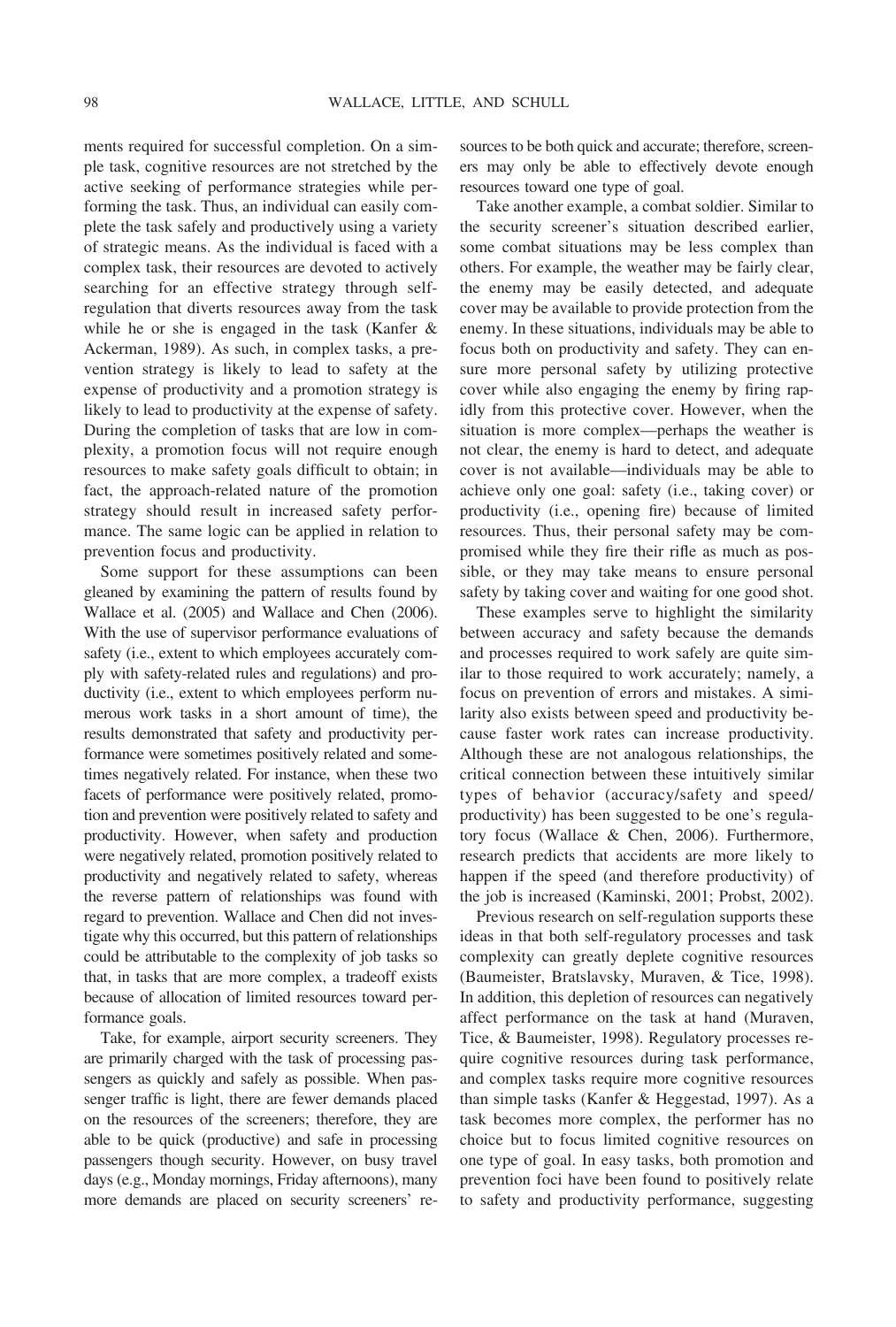that, in these tasks, the approach nature of both foci positively influences both types of performance. However, in complex tasks, task demands force a choice between goals to better allocate diminishing resources. In terms of safety and production performance, it is expected that prevention will positively relate to production in less complex tasks and negatively relate to production in more complex tasks, whereas promotion will positively relate to safety in less complex tasks and negatively relate to safety in more complex tasks. Thus, we hypothesized the following: *Hypothesis 3:* The relationship between promotion and safety is dependent on task complexity in such a manner that a positive relationship is expected for less complex tasks and a negative relationship is expected for more complex tasks. *Hypothesis 4:* The relationship between prevention and production is dependent on task complexity in such a manner that a positive relationship is expected for less complex tasks and negative for more complex tasks.

## Method

#### *Participants*

The present study had a sample of 151 participants recruited from a university in the southern United States. The average age of the sample was 19.5  $(SD = 1.8)$  and consisted of Caucasians (89%), Asian Americans (7%), Hispanic Americans (2%), and African Americans (2%). Ninety women and 61 men participated.

### *Experimental Setting*

The task used was a PC-based attack helicopter simulation called Comanche 4. This task environment is similar to that used by Chen, Thomas, and Wallace (2005) and Marks, Sabella, Burke, and Zacarro (2002; Experiment 1). However, this simulation was used for individual performance, not team performance. Each participant was responsible for (a) flying a helicopter, (b) firing weapons, (c) escaping enemy antiaircraft fire, (d) radar surveillance (e.g., identification of enemy or friendly targets), (e) weapon selection and management, and (f) system monitoring (e.g., monitoring helicopter damage). The task required individuals to attack primary and secondary enemy targets (e.g., antiaircraft artillery, tanks, armored vehicles) positioned along prespecified waypoints while avoiding antiaircraft artillery and protecting allies.

Following Wood's (1986) task complexity model, we made the task more (or less) complex by changing the level of three types of complexity. The complex task was more complex in all three types of task complexity, compared with the simple task. In the simple task, participants encountered a terrain that was flat, and visibility was clear. In the complex task, the terrain was more difficult, and visibility was not as clear, requiring the same knowledge but more attentional resources. To manipulate coordinative complexity, the complex task involved more types of enemies and weapon strategies; thus, the participants were required to utilize a larger amount of different strategies to successfully complete the task. Most important, the complex task included more dynamic complexity than the simple task, requiring increased and more complex relations between the coordinative and component complexity of the task. The complex task scenario involved moving targets; thus, the relationship between coordinative and component complexities was more dynamic. As the targets moved within the scenario, the participants were required to track these targets and their movement in addition to using different attack strategies with relation to the position and type of target encountered. In the present simulation, complexity was not simply manipulated by increasing task load (i.e., adding more targets and more "friendlies") but was made more or less complex by changing the relationships among task components and strategies (Wood, 1986). Composite scores (i.e., total scores) on the more complex task  $(M = 363.5; SD = 198.2)$  were significantly lower than those on the less complex task  $(M = 597.2; SD =$ 206.1),  $t(148) = 6.34, p < .05$ , which indicates that the complex mission was significantly more complex.

### *Procedure*

Before training, participants completed the regulatory focus measure and then were randomly assigned to either an easy or a complex condition. Next, participants were trained on the simulation before task engagement to ensure that all participants reached minimal competence on the simulation. Throughout training, experimenters ensured that each participant could complete all critical tasks, which were chosen on the basis of a thorough task analysis. If a participant failed to correctly complete a task during training, the experimenter coached the participant until he or she was able to accomplish it alone before moving on with training. Training for each participant lasted approximately 2 hr. To ascertain whether participants reached a minimally acceptable level of competency and knowledge, we gave each participant a knowledge test for the training. A short 10-item test was developed to assess training knowledge. In consistency with the studies of Ford et al.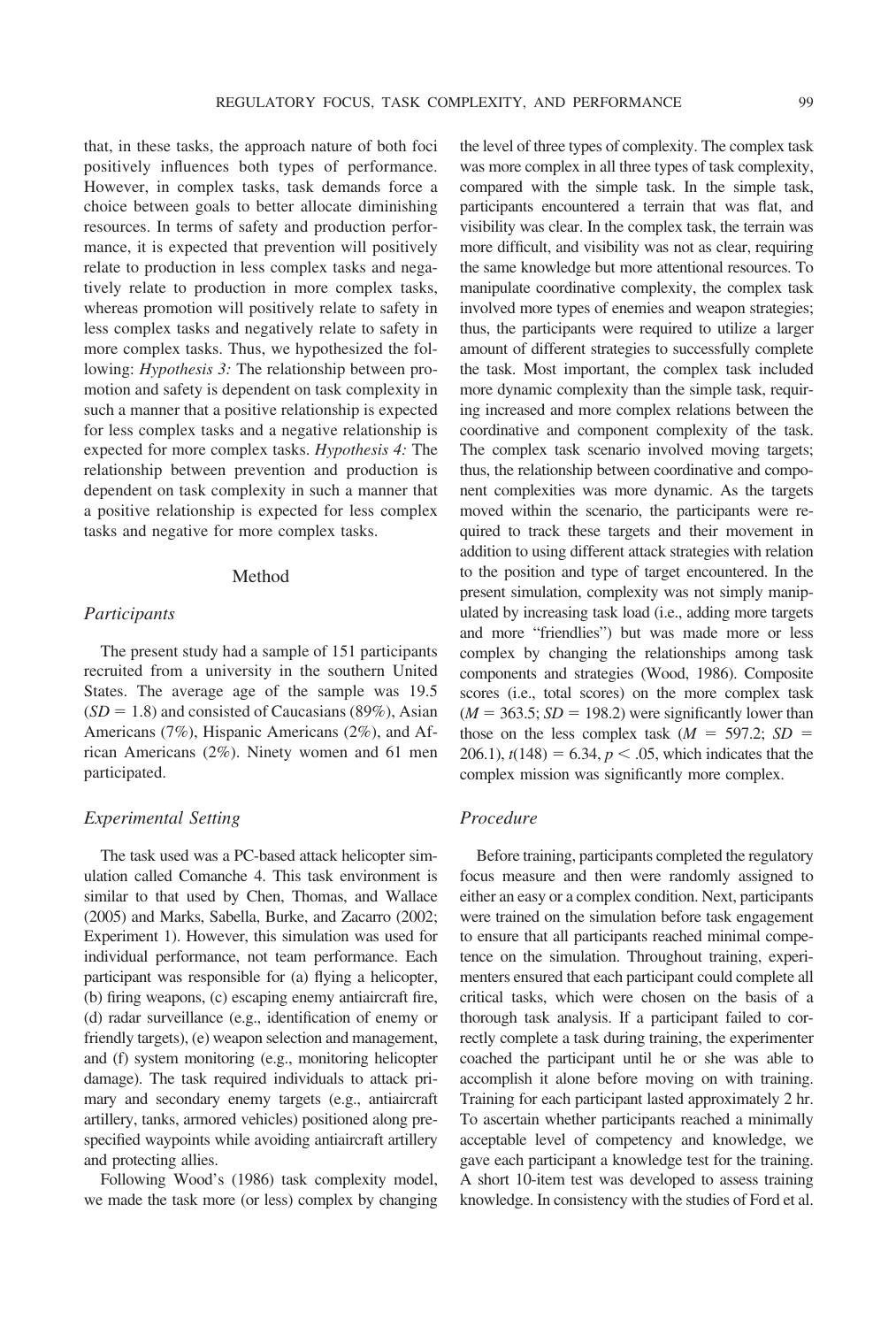| Variable           | M      | SD     |          |        |        |               |  |
|--------------------|--------|--------|----------|--------|--------|---------------|--|
| 1. Promotion       | 3.19   | 1.11   | .84      |        |        |               |  |
| 2. Prevention      | 3.32   | 1.06   | $-.15$   | .82    |        |               |  |
| 3. Production      | 348.89 | 189.37 | $.24*$   | $.25*$ |        |               |  |
| 4. Safety          | 134.45 | 72.58  | $-.35^*$ | $.42*$ | $.23*$ |               |  |
| 5. Task complexity | 0.02   | 1.01   | $-.15$   | $.45*$ | $.40*$ | $.55^{\circ}$ |  |

Table 1 *Descriptives and Bivariate Correlations for Study Variables*

 $p^*$   $> 0.05$ .

(1998), Kozlowski et al. (2001), and Chen et al. (2005), items on these tests covered both declarative and procedural/strategic knowledge. A review of the test by three subject matter experts revealed that the test captured the main content domain that was being taught. Participants were given 1 point for each correct answer; scores on the tests ranged between 0 and 10. If participants did not meet the minimum requirements (i.e., score of 7), they were retrained in the areas in which they were deficient. Before the performance mission, each participant was given a mission briefing that described the mission. Included in this briefing was a color topographical map of the area and several intelligence reports about enemy targets and locations. Each participant was given 10 min to review and plan for the performance mission, which lasted 15 min.

#### *Measures*

*Regulatory focus.* Promotion and prevention focus items were adapted for use in the present simulation on the basis of items reported in studies by Lockwood, Jordan, and Kunda (2002) and Wallace and Chen (2006). Examples include the following: "Overall, I am more oriented toward achieving success than preventing failure when completing tasks" (prevention); "In general, I am focused on achieving positive outcomes when completing tasks" (promotion). Each factor contains six items. The scale uses a 5-point Likert format ranging from 1 (*never*) to 5 (*constantly*), and both factors were found to be internally consistent (for promotion,  $\alpha = .84$ ; for prevention,  $\alpha = .82$ ).

*Performance.* We assessed performance using simulation scores of performance. Individual scores on the performance mission provided a quantifiable score for both the number of enemies eliminated (i.e., production) and damage to one's own helicopter and friendlies (i.e., safety). The maximum score for production was 550, and the maximum score for safety was 350. Because of these differences in possible total scores (i.e., more points for production), *z* scores were created and used in regression analyses.

#### Results

Descriptive statistics and bivariate correlations can be found in Table 1 across all participants, regardless of mission complexity. Prevention was positively related to both safety and productivity, whereas promotion was positively related to productivity and negatively related to safety. These results confirm what has typically been found in the few studies investigating these relationships (e.g., Forster et al., 2003; Wallace et al., 2005), but these studies did not take into account the moderating influence of task complexity among regulatory focus and safety and production performance.

Before testing the hypotheses, we centered predictor data before creating the interaction terms to help control for any spurious effects due to possible multicollinearity between the predictors and the interaction term. This process is recommended by Aiken and West (1991), who stated "the multicollinearity in the context of regression with higher order terms [interaction terms] is due to scaling, and can be greatly lessened by centering variables" (p. 35). We used hierarchical moderated regression to test the hypotheses. At the first step, gaming experience was entered to control for prior experience with simulation games when predicting safety and production in separate regressions. Next, promotion, prevention, and task complexity were entered in each regression. Finally, the interaction terms between promotion and task complexity and between prevention and task complexity were entered into each equation. Results fully supported the expectations outlined in the introduction, and results for each step can be found in Table 2. To summarize, it was found that promotion positively related to productivity and that prevention positively related to safety regardless of complexity. These results fully support Hypotheses 1 and 2.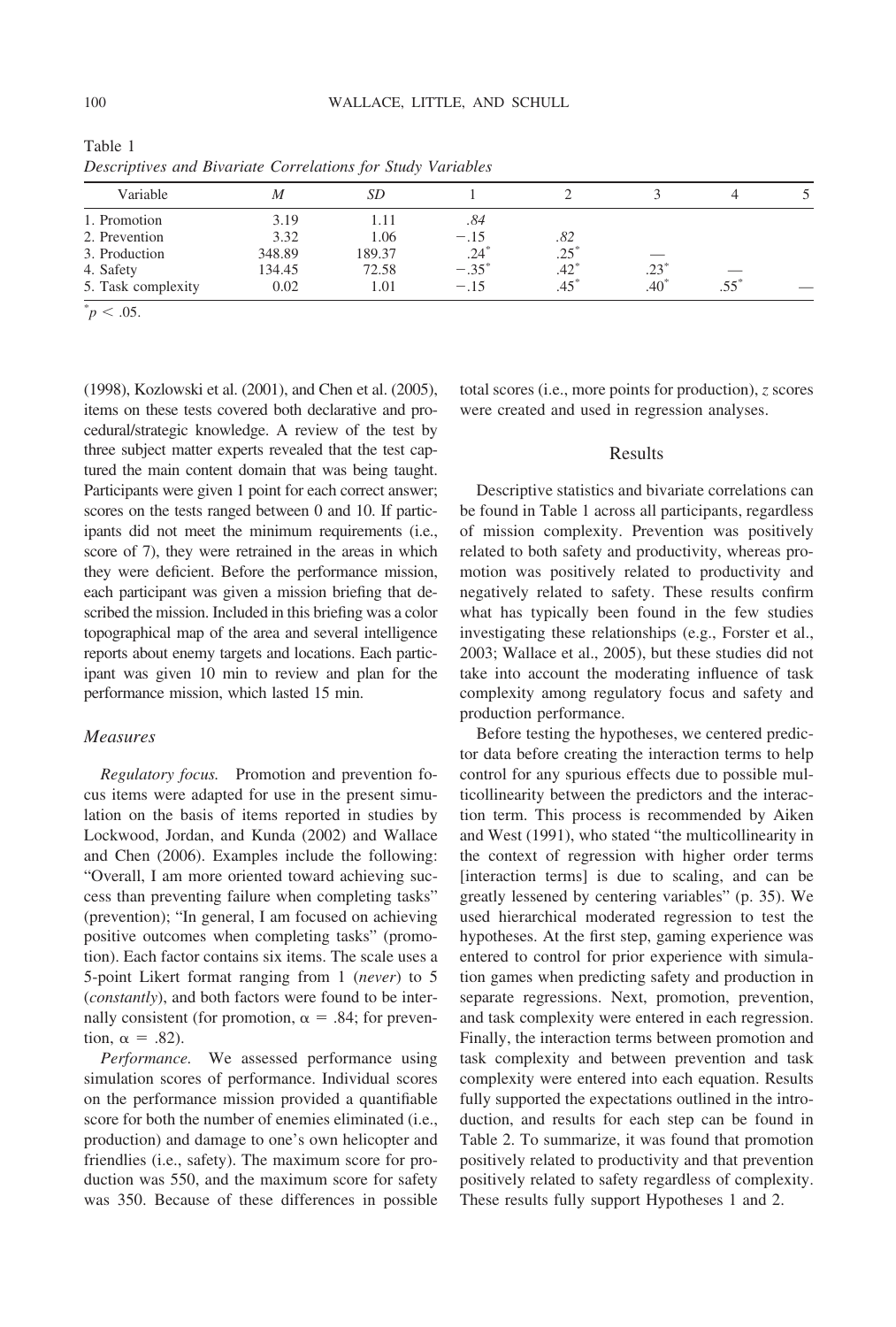|                                     | Dependent variable $=$ safety |                      |        | Dependent variable $=$ production |        |                     |        |              |
|-------------------------------------|-------------------------------|----------------------|--------|-----------------------------------|--------|---------------------|--------|--------------|
| Variable                            | $\beta\beta$                  | t                    | $R^2$  | $\Delta R^2$                      | β      |                     | $R^2$  | $\Delta R^2$ |
| Step 1                              |                               |                      |        |                                   |        |                     |        |              |
| Gaming experience                   | 0.03                          | 0.34                 | .00    | .00                               | 0.12   | 1.458               | .01    | .01          |
| Step 2                              |                               |                      |        |                                   |        |                     |        |              |
| Gaming experience                   | 0.04                          | 0.69                 |        |                                   | .14    | 1.95                |        |              |
| Task complexity                     | 0.43                          | $5.71*$              |        |                                   | .39    | $4.72*$             |        |              |
| Promotion focus                     | $-0.26$                       | $-3.79*$             |        |                                   | .31    | $4.22$ <sup>*</sup> |        |              |
| Prevention focus                    | 0.19                          | $2.52^*$             | $.39*$ | $.39*$                            | .13    | 1.65                | $.28*$ | $.27^{*}$    |
| Step 3                              |                               |                      |        |                                   |        |                     |        |              |
| Gaming experience                   | 0.05                          | 0.73                 |        |                                   | .14    | 1.91                |        |              |
| Complexity                          | 0.46                          | $5.45*$              |        |                                   | .31    | $3.32*$             |        |              |
| Promotion focus                     | $-0.24$                       | $-3.11$ <sup>*</sup> |        |                                   | .25    | $2.91^*$            |        |              |
| Prevention focus                    | 0.13                          | 1.22                 |        |                                   | .29    | $2.44*$             |        |              |
| Promotion $\times$ task complexity  | 0.18                          | $2.36*$              |        |                                   | $-.07$ | $-0.88$             |        |              |
| Prevention $\times$ task complexity | 0.02                          | 0.17                 | $.44*$ | $.05*$                            | .20    | $2.01*$             | .32    | $.04*$       |

Table 2

*The Moderating Effect of Task Complexity on the Regulatory Foci Performance Relationships*

 $p^*$  < .05.

Also as expected, we found that prevention differentially related to productivity and that promotion differentially related to safety when taking into account task complexity. The significant interactions of Promotion  $\times$  Complexity on safety and Prevention  $\times$ Complexity on productivity are displayed in Figures 2 and 3 and fully support Hypotheses 3 and 4. These figures show that, in complex conditions, there is a negative relationship between promotion and safety and a negative relationship between prevention and productivity. However, in easy conditions, there is a positive relationship between promotion and safety and between prevention and productivity.

## Discussion

Previous research has revealed different associations between regulatory focus and performance facets of safety and productivity; this study set out to understand why. To reiterate, some research has found that promotion is positively linked to speed and that prevention is positively linked to accuracy (Forster et al., 2003), whereas Wallace and colleagues (Wallace & Chen, 2006; Wallace et al., 2005) have found that promotion is positively associated with productivity and that prevention is positively associated with safety. Although these relationships



*Figure 2.* Task Complexity  $\times$  Promotion on Safety Performance.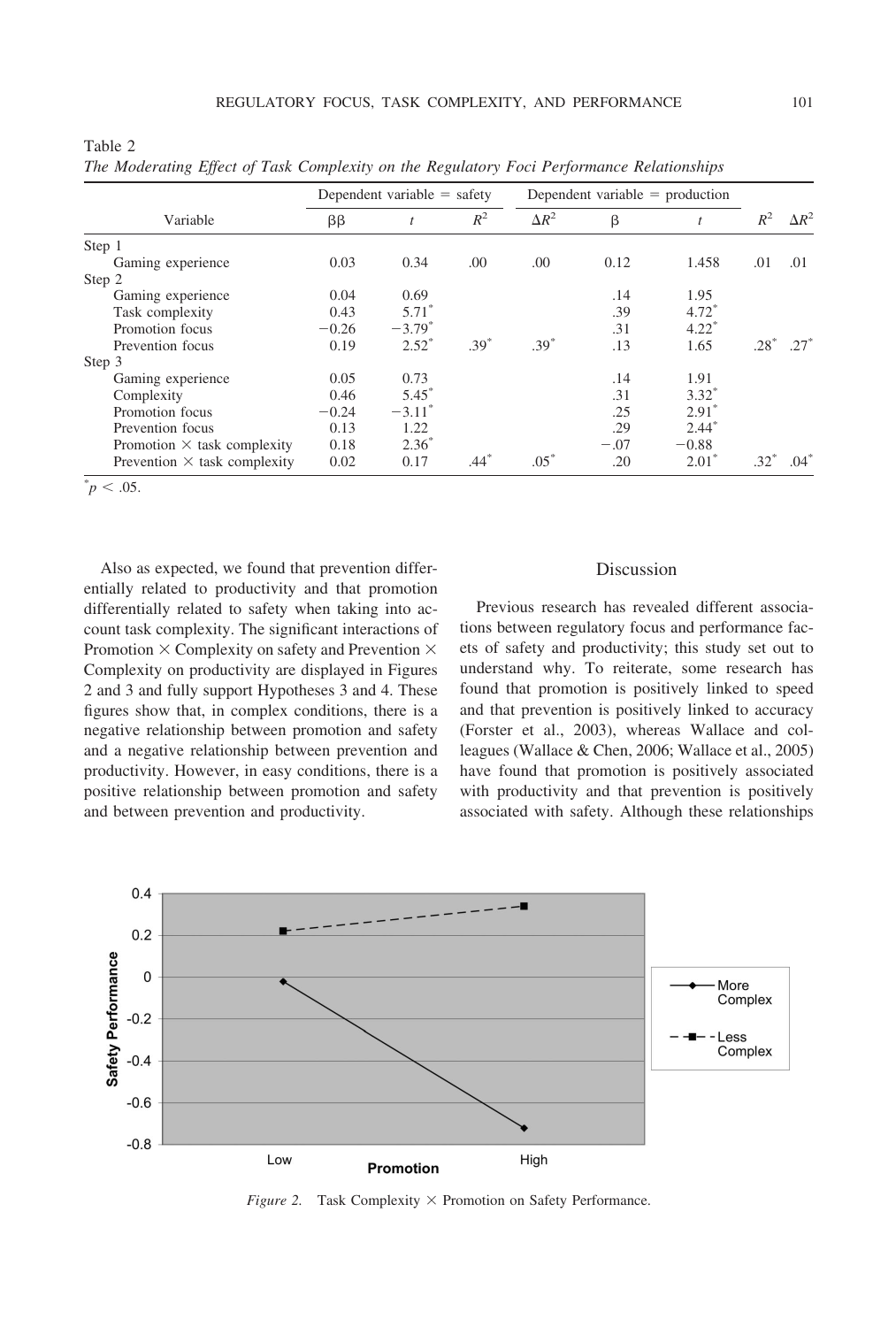

*Figure 3.* Task Complexity  $\times$  Prevention on Production Performance.

are consistent, the differences revolve around the association that promotion shares with accuracy and safety and the association that prevention shares with speed and productivity. Wallace and colleagues have posited that the differences are due to the complexity of the tasks being completed. In the present study, we set out to empirically answer this question. Particularly in complex tasks, an employee must choose to allocate resources between producing more at the sake of safety or to be safe at the sake of productivity.

The present investigation has supported these beliefs. Returning to our two examples (security screener and combat soldier), when the situation is less complex, a person is more able to be productive and safe. He or she is able to accurately and efficiently carry out his or her tasks effectively. The results of this investigation predict that when the complexity of the task increases, this individual can only focus on one goal—safely or quickly processing passengers for the screener and accuracy in aim or speed in firing for the combat soldier. What cannot be confirmed in the present study is a prediction of what regulatory strategy (i.e., promotion or prevention) an employee will utilize. Future research is needed to uncover such predictions. Thus, the results do reveal that an employer cannot simply ask an employee to be both highly productive and complete tasks in the safest possible fashion in highly complex tasks.

This creates a need for managers to either manage the complexity of the task or manage employee's regulatory focus on the basis of the demands of the task to help direct employee behavior toward optimizing safety and productivity. Recall that research has suggested that, although regulatory focus stems from stable-person characteristics, it can also be influenced by context. In fact, Wallace and Chen (2006) stated that "performance might be optimized for jobs in which safety is not a concern by emphasizing a promotion focus, but in jobs where safety is a concern a prevention focus should be emphasized" (p. 28). This study has empirically supported this assertion, but as one question was answered, other questions surfaced. First, can managers be trained to influence an employee's regulatory focus, and if so, how? Organizations may be able to improve safety by training leaders and supervisors to increase the salience of possible hazards during task completion. In other words, managers may be able to frame the situation to produce a prevention focus. This may at first appear difficult because of one's moderately stable tendency for promotion and prevention, but theoretically it has been suggested and empirically it has been shown that one's tendency can be changed by powerful contextual stimuli (Crowe & Higgins, 1997; Higgins, 1997, 2000), and we believe that leaders represent such stimuli (cf. Forster et al., 2003; Wallace & Chen, 2006).

It has been suggested that leaders act as framing tools for regulatory focus. For example, Zohar (2002) found that safety improved when leaders communicated known safety issues to subordinates. However, he did not examine whether this created a regulatory style of prevention. Perhaps this was the regulatory mechanism that transformed unsafe behaviors to safe behaviors by refocusing resources toward the goal of safe task execution rather than quick task completion because of the creation and reinforcement of safety norms (Wallace, Popp, & Mondore, 2006). When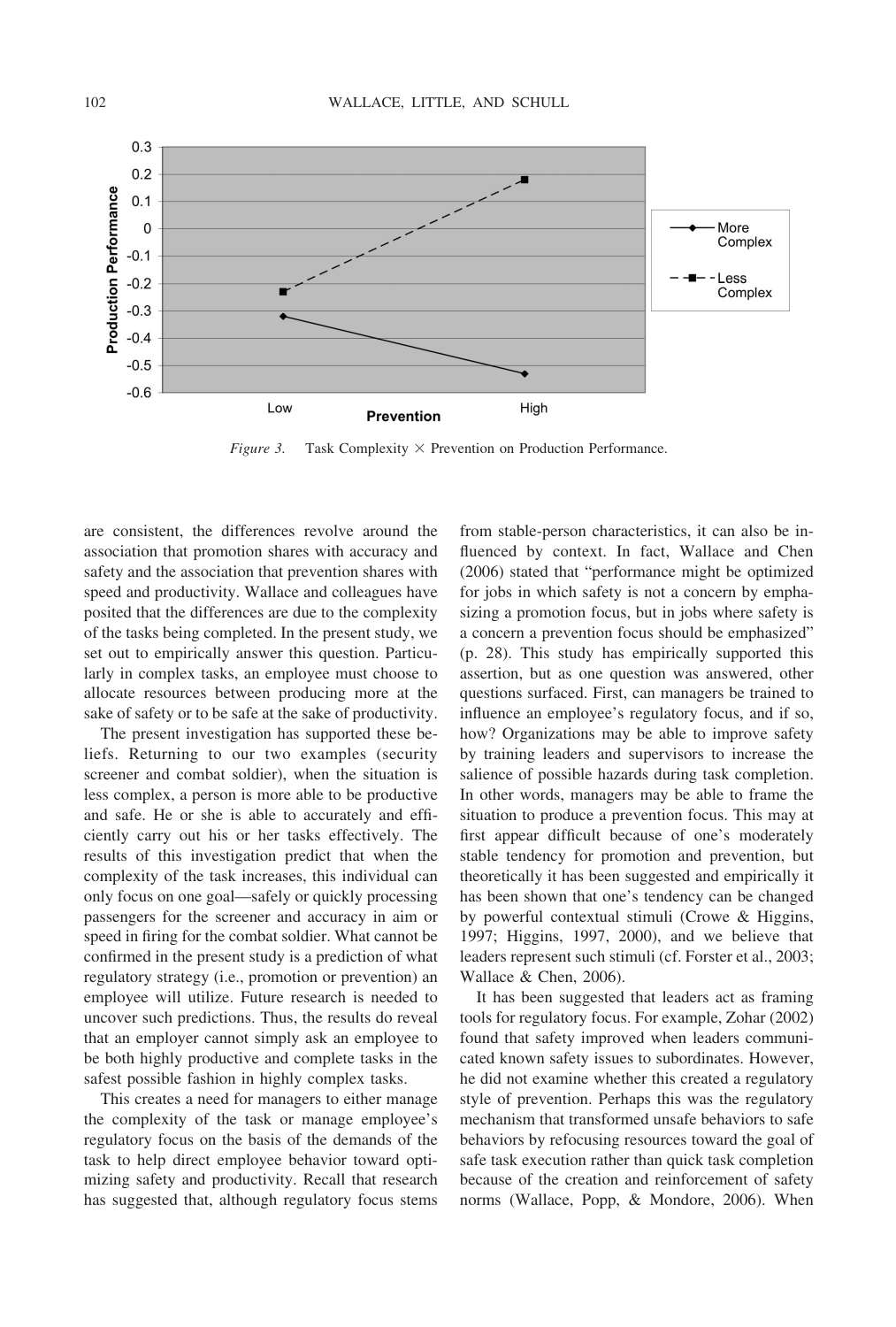supervisors convey safety concerns, it is possible that there are strong norms for behaving safely and employees act on such stimuli as a result of the installation of a prevention focus. This suggests that certain contextual influences affect promotion and prevention focus. When organizational leaders have concerns about safety and train supervisors to recognize and better communicate safety issues to employees, these employees will utilize a prevention focus. If safety is not an issue, perhaps supervisors could frame situations in terms of speed and gains (e.g., production climate) to create a promotion focus. The present study's results suggest that such a plan would be beneficial; what is needed is a better understanding of the best methods to train supervisors to instill one focus or the other on the basis of task demands.

Although the present investigation adds to our understanding of regulatory focus theory and subsequent behavioral outcomes, limitations do exist. For example, this study examined regulatory processes in relation to a combination of cognitive and physical tasks.

Future investigations should examine how these processes relate to purely cognitive tasks (e.g., air traffic control tasks) as well as purely physical tasks in which high performance is viewed differently (cognitive more so through vigilance and physical more so through accomplishments). Although the three aspects of task complexity according to Wood (i.e., component, divergent, and coordinative) were examined, other aspects of task complexity (e.g., perceptions of complexity) may differentially affect safety and production outcomes. Such investigations would better inform us about the generalizability of the results found in the present study.

The present investigation has led to some interesting findings, but future research is needed to examine other moderators of these relationships. Perhaps offtask processes (see Kanfer & Ackerman, 1996; Sarason, 1975) interact with one's regulatory focus in such a fashion that the relationships presented herein would change. Furthermore, it could also be the case that people use job search strategies following their stable inclination for prevention or promotion; thus, they select jobs that create a match between their regulatory focus and the task demands of the job (e.g., prevention individuals may select jobs requiring more vigilance, such as air traffic controllers). Such possibilities hold important implications for selection decisions for jobs that require the completion of highly complex and dangerous tasks. Although we examined how task complexity moderates the regulatory focus–performance relationship within a task, there is also a need to examine these effects across jobs. One method of doing so would be to longitudinally examine regulatory focus strategies across changing job demands.<sup>1</sup> Only future research will answer these questions and reveal further insight into regulatory processes, performance outcomes, and additional mediating and moderating factors.

## Conclusion

Research examining safety and productivity is allowing increased insight into the behavioral processes leading to performing job tasks safely and productively. The present research contributes to this literature by demonstrating the moderating role of task complexity. In so doing, a critical component that needs to be managed to optimize safety and productivity has been identified. This is key because it demonstrates the need for managers to be involved in directing employees' focus during highly complex and dangerous tasks.

<sup>1</sup> We thank an anonymous reviewer for pointing this out.

#### References

- Aiken, L. S., & West, S. G. (1991). *Multiple regression: Testing and interpreting interactions*. Newbury Park, CA: Sage.
- Baumeister, R. E., Bratslavsky, E., Muraven, M., & Tice, D. M. (1998). Ego depletion: Is the active self a limited resource? *Journal of Personality and Social Psychology, 74,* 1252–1265.
- Beersma, B., Hollenbeck, J. R., Humphrey, S. E., Moon, H., Conlon, D. E., & Ilgen, D. R. (2003). Cooperation, competition, and team performance: Toward a contingency approach. *Academy of Management Journal, 46,* 572–590.
- Brockner, J., & Higgins, E. T. (1997). Regulatory focus theory: Implications for the sutdy of emotions at work. *Organizational Behavior and Human Decision Processes, 86*, 35–66.
- Bruner, J. S., Goodnow, J. J., & Austin, G. A. (1956). *A study of thinking.* New York: Wiley.
- Carver, C. S., & Scheier, M. F. (1981). *Attention and self-regulation: A control-theory approach to human behavior.* New York: Springer-Verlag.
- Chen, G., Thomas, B. A., & Wallace, J. C. (2005). A multilevel examination of the relationships among training outcomes, mediating regulatory processes, and adaptive performance. *Journal of Applied Psychology, 90,* 827–841.
- Crowe, E., & Higgins, E. T. (1997). Regulatory focus and strategic inclinations: Promotion and prevention in decision-making. *Organizational Behavior and Human Decision Processes, 69,* 117–132.
- Ford, J. K., Smith, E. M., Weissbein, D. A., Gully, S. M., &